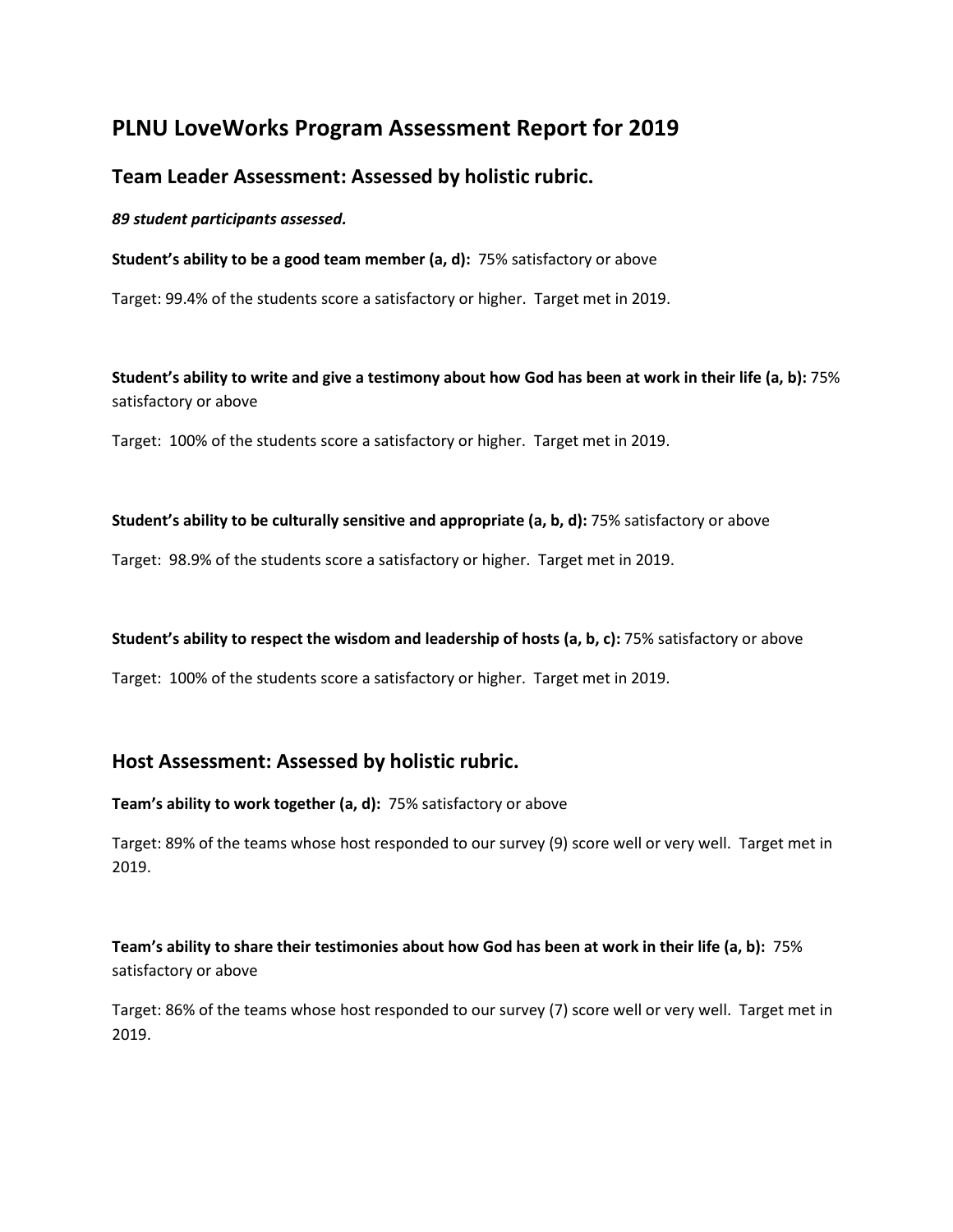## **Team's cultural sensitivity and appropriateness in their behavior or attitudes (a, b, d):** 75% satisfactory or above

Target: 100% of the teams whose host responded to our survey (9) score well or very well. Target met in 2019.

### **Team's respect for host's wisdom and leadership (a, b, c):** 75% satisfactory or above

Target: 89% of the teams whose host responded to our survey (9) score well or very well. Target met in 2019.

## **Student Self-Assessment: Assessed by post-trip survey.**

## **Students will demonstrate an ability to function as effective team members (a, d).**

Criteria for success: 75% of the team will have rated the team as performing well or very well.

Assessment result: 84% of student respondents (74 respondents out of 92 participants) rated their team as performing well or very well. Target met in 2019.

## **Students will create a testimony that articulates how they have witnessed God at work in the world (a, b).**

Survey question: Did you share your faith story/testimony during the trip?

| Response: | "No."                                        | 35.6% |
|-----------|----------------------------------------------|-------|
|           | "Yes, I shared it with the team."            | 21.9% |
|           | "Yes, I shared it with the team and others." | 42.5% |

Above data is from 73 respondents out of 92 participants.

### **Students will demonstrate cultural sensitivity in their behavior (a, b, c).**

Criteria for success: 75% of the team will have rated the team as performing well or very well.

Assessment result: 93% of student respondents (74 respondents out of 92 participants) rated their team as performing well or very well. Target met in 2019.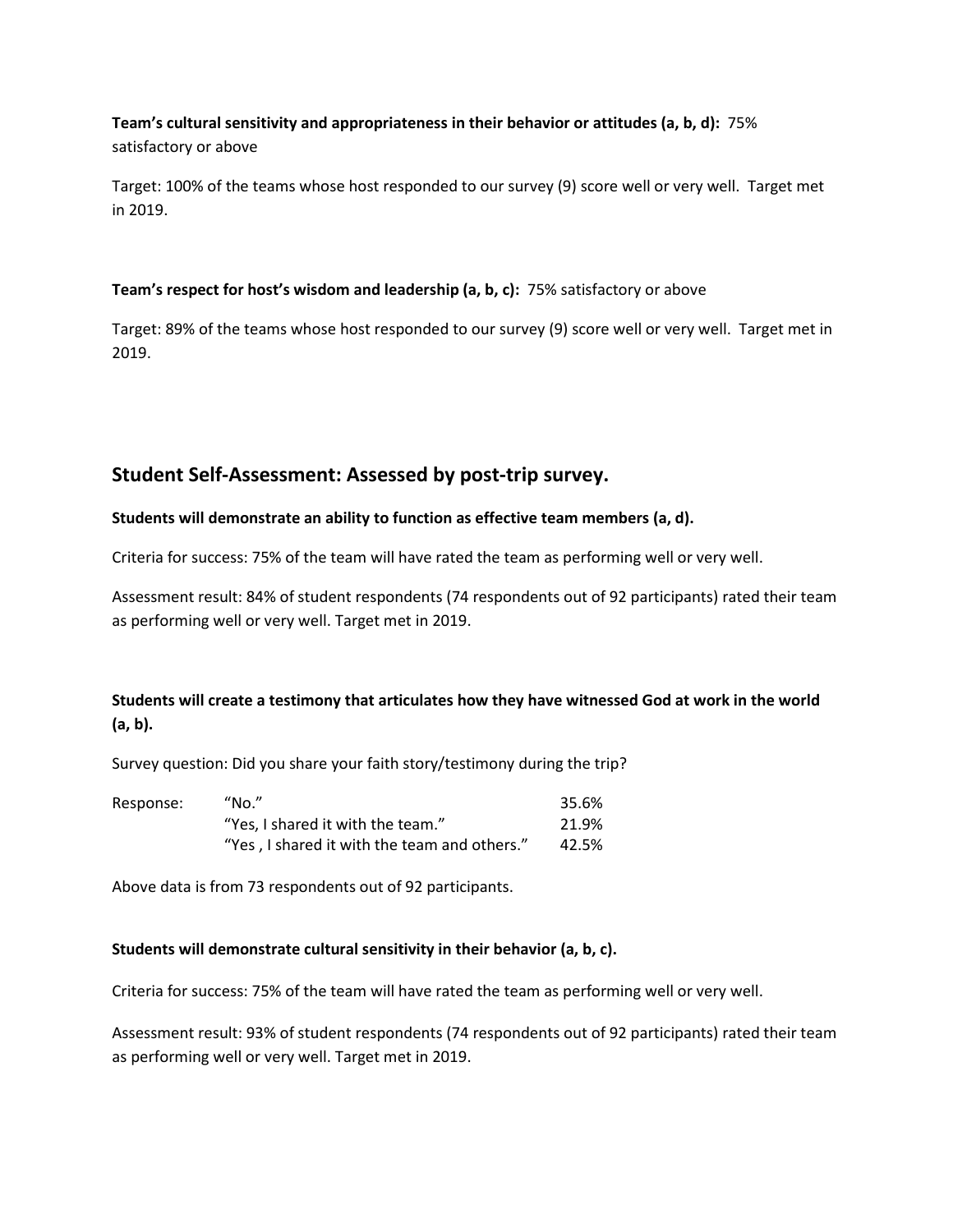### **Students will demonstrate respect for the wisdom and leadership ability of their hosts (a, b, d).**

Criteria for success: 75% of the team will have rated the team as performing well or very well.

Assessment result: 97% of student respondents (74 respondents out of 92 participants) rated their team as performing well or very well. Target met in 2019.

# **Program Director Assessment: Assessed by post-trip survey free response scoring by director.**

#### **Students will demonstrate an ability to function as effective team members (a, d).**

This program outcome is not measured by free response scoring.

## **Students will create a testimony that articulates how they have witnessed God at work in the world (a, b).**

Free Response: What is the thing that you wanted your audience to remember after hearing your testimony?

Criteria for success: 75% of the participants will be able to state the main point of their testimony.

Result: 77% of the 47 students who shared their testimony (out of 73 student respondents from 92 participants) are able to state the main point of their testimony. Target met in 2019.

Free Response: How has God moved in your life or taught you something new through this LoveWorks experience?

Criteria for success: 75% of the participants will be able to articulate how they have seen the work of God in this experience.

Result: 78% of student respondents (73 respondents out of 92 participants) are able to articulate how they have seen the work of God in this experience. Target Met in 2019.

### **Students will demonstrate cultural sensitivity in their behavior (a, b, c).**

This program outcome is not measured by free response scoring.